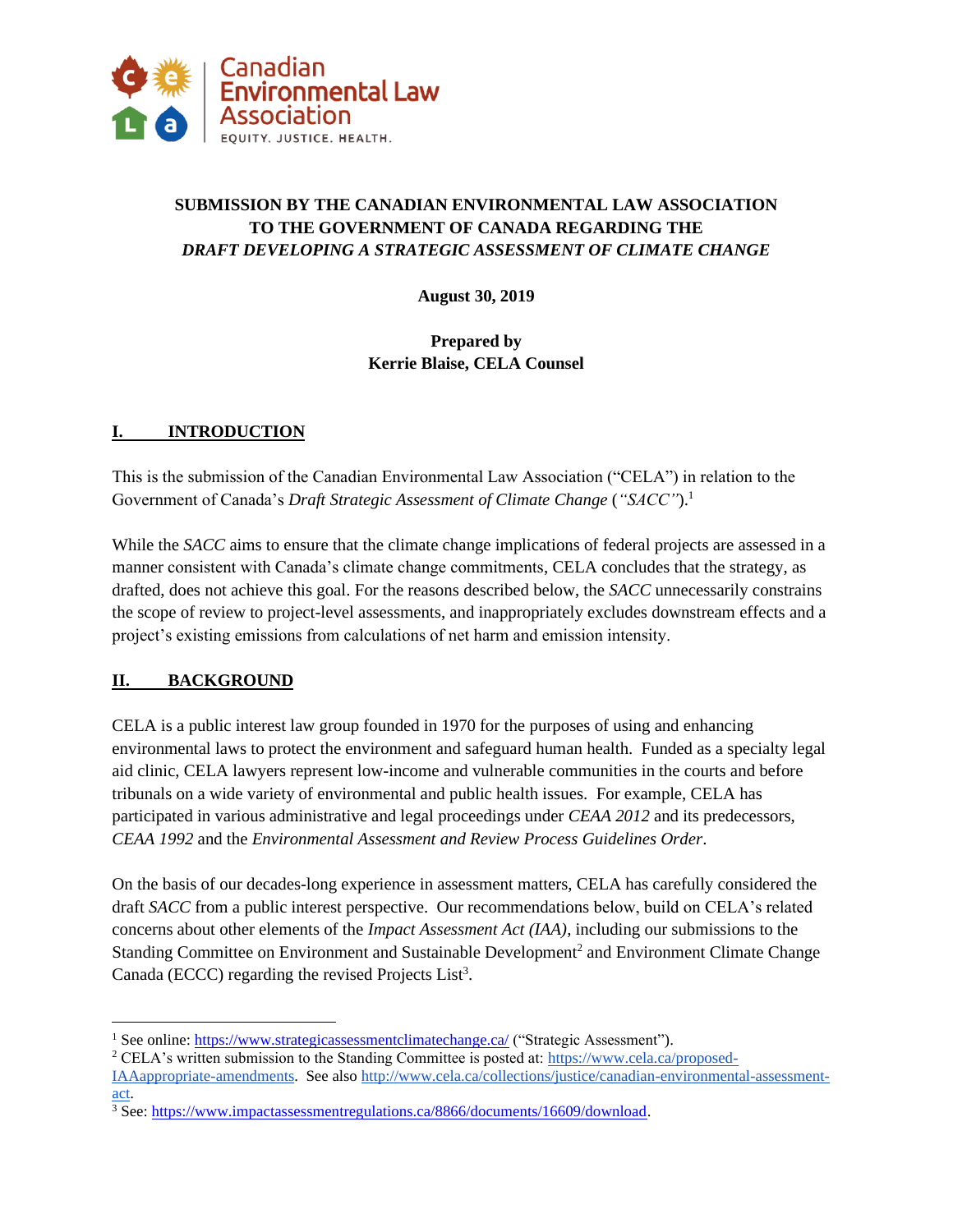### **III. RESPONSE TO DRAFT STRATEGIC ASSESSMENT OF CLIMATE CHANGE**

#### *1. Quantification of GHG emissions from a project are too narrowly defined*

CELA reiterates its opposition to *SACC'*s approach to quantifying a project's GHG emissions as it fails to consider downstream emissions.<sup>4</sup> This constricted approach to quantifying GHG emissions severely undermines the purpose and value of any assessment to determine whether a project is compatible with Canada's greenhouse gas reduction targets in the *Paris Agreement of the United Nations Framework Convention on Climate Change* (herein, the Paris Agreement).

To evaluate a project's overall sustainability and its contribution to (or interference with) Canada's commitments, it is necessary to not only consider the direct GHG emissions produced by the proposed project, during its construction, conversion, operation and eventual decommissioning, but also the emissions generated (or carbon sink impairments) during the extraction of raw materials, their processing and transportation, before being utilized by the proposed energy infrastructure. In addition, the assessment process should also consider the GHG emissions (or carbon sink impairments) that may be indirectly stimulated or facilitated by the approval and implementation of the project.

In 2016, the federal government established two expert panels vested with restoring public trust in the federal environmental assessment processes and its institutions: the environmental assessment Expert Panel (herein, "CEAA Expert Panel") and the National Energy Board Modernization Panel (herein, "NEB Modernization Panel"). On this issue, the NEB Modernization Expert Panel found that in determining whether a project was aligned with the national interest, the assessment should include a "climate test for upstream and downstream activities (including considerations of any relevant emissions targets or caps) (emphasis added)." 5

We recommend the draft *SACC* be revised to align with the recommendations and observations of the Expert Panels and include downstream effects in its quantification of GHGs.

#### *2. Exemptions to SACC weaken Canada's response to climate change commitments*

While CELA supports the notion of a strategic assessment of climate change, we question the ability of the *SACC*, as drafted, to effectively enable Canada to meet its climate change commitments while providing "consistent, predictable, efficient and transparent considerations of climate change" in the impact assessment process.<sup>6</sup>

First, the *SACC* only applies to projects undergoing a federal impact assessment (IA). In other words, the *SACC* is limited to projects listed on the *IAA* Project List regulation. As CELA has previously submitted

<sup>4</sup> Strategic Assessment, p i.

<sup>5</sup> Natural Resources Canada, "Forward Together – Enabling Canada's Clean, Safe and Secure Energy Future" (2018), p 22 [**NEB Modernization Report**].

<sup>6</sup> Strategic Assessment, p i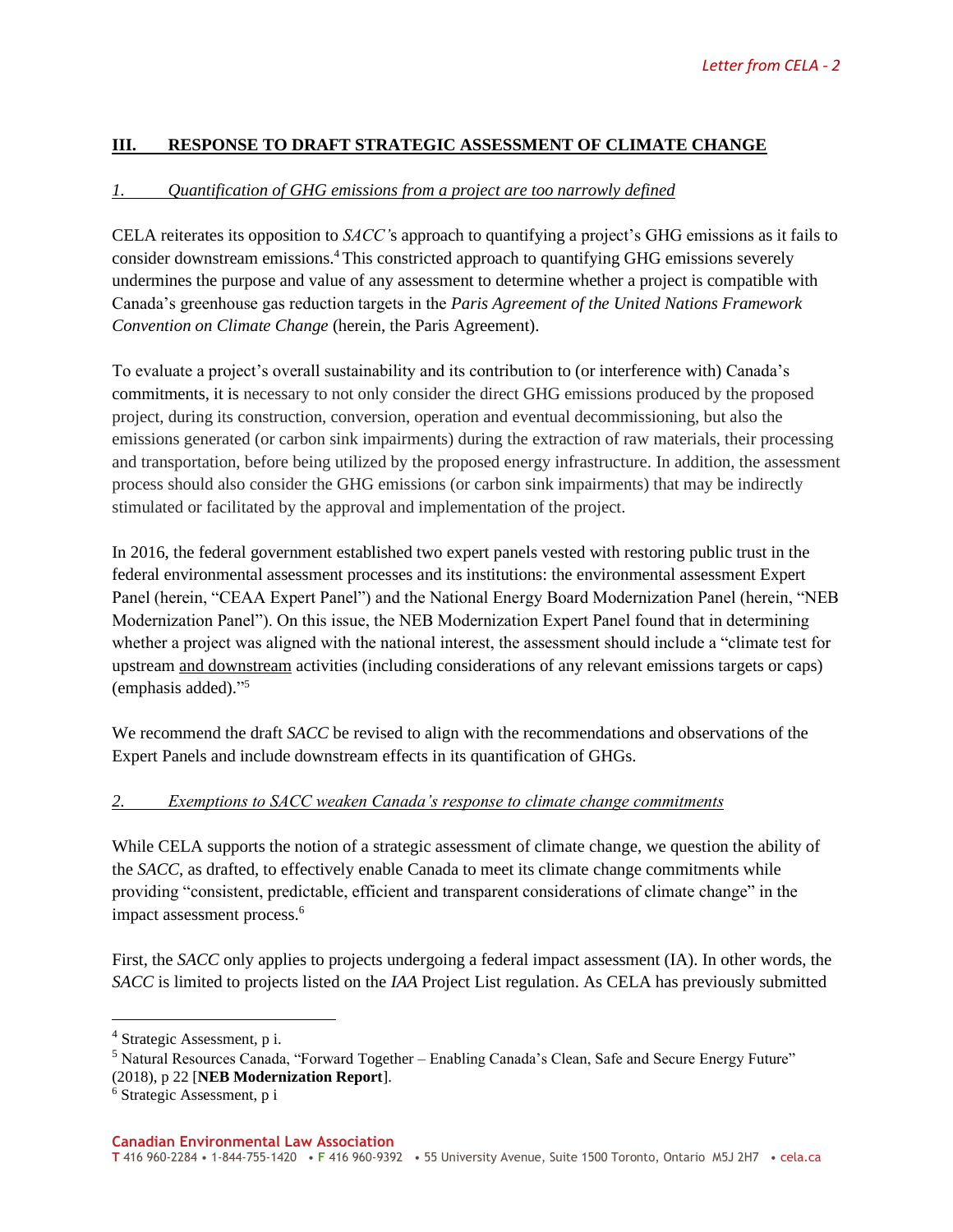to ECCC, the Project List regulation is too narrowly framed to capture the full range of projects that may produce environmentally significant adverse affects, including GHG emissions. This approach perpetuates the *CEAA 2012* approach of developing a regulatory list prescribing a relatively small number of project types that may trigger an *IA* under the Act. However, as the *IAA* Project List has further increased the thresholds for many designated project types (especially in the mining, pipeline and transportation sectors), this further limits the range and number of projects which will fall within the scope of the *SACC*.

Secondly, the application of the *SACC*, which is already truncated by the *IAA* Project List, is further narrowed because the *SACC* will not assess GHG emissions from the original design capacity of a facility. Thus, for replacement or expansion projects, the *SACC's* net GHG emission calculation will only consider GHGs created by its additional capacity. As the approval of federal projects has not historically required a quantification of GHG emissions, this is a gap which must be remedied. Accounting for a federal project's existing emissions in addition to emissions from the expansion or refurbishment must be brought forward in the *SACC*. Failing to do so not only misrepresents a project's net emissions, but underestimates the project's emission intensity and potential environmental impact. CELA submits that the equations for both the "Emission Intensity Calculation" and the "Net GHG Emissions" should be revised to include the emissions of a project's original design, in addition to any emissions caused by replacement or expansion activities.

Lastly, the most objectionable aspect of the *SACC* is the failure of ECCC to provide any rational, technical, sound or science-based justification for the proposed scope of the *SACC*. This was an oversight noted by CELA in its comments on the SACC *Discussion Paper* which has not been remedied in this draft. The underlying evidence or analysis which led to ECCC's decision on the scope, application and quantification of GHGs within the *SACC* should be publicly disclosed and included within the policy and technical guiding documents of the *SACC*.

### **CONCLUSION**

CELA is disappointed that our comments on the *SACC Discussion Paper,* including recommendations that climate assessment include downstream GHG emissions and that it not be limited to project-level assessments, have not been reflected in this draft of the *SACC*.

Canada is on track to miss meeting its international climate change mitigation commitments. Canada's climate change record cannot improve if we continue to make decisions about GHG-intensive projects without accurately understanding their impacts on our overall GHG emissions reductions goals.

Accordingly, the *SACC* must be strengthened in order to advance the purposes of the *IAA,* which supports a comprehensive and inclusive application of climate considerations in impact assessments. The *SACC* unjustifiably constrains the scope of climate assessment by considering only designated projects on the *IAA* Project List regulation and excluding downstream effects and original design-basis emissions from GHG net and emission intensity calculations.